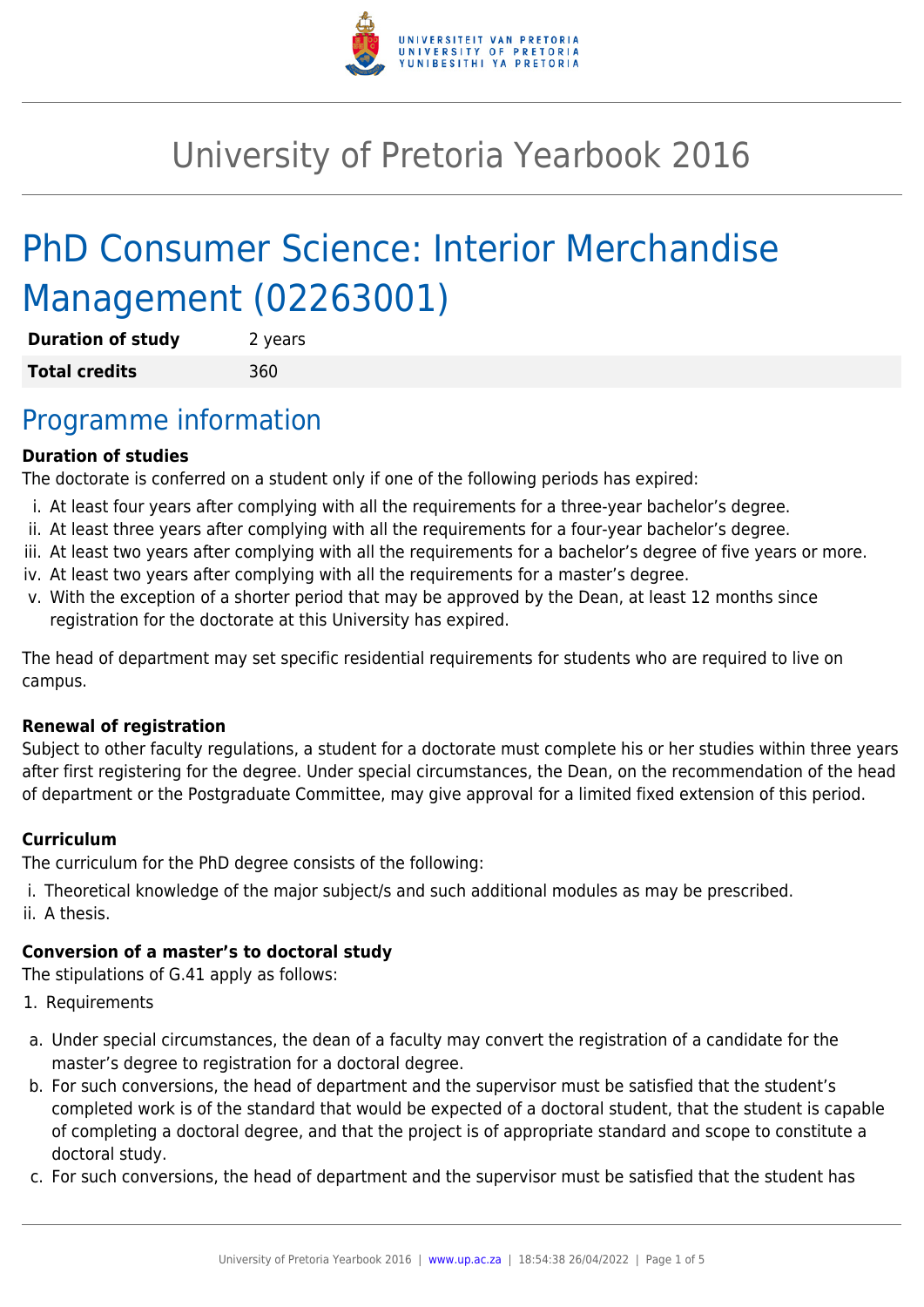

demonstrated that he or she has the potential to fulfil the requirements of a doctoral degree without having completed a master's degree.

- 2. Process
- a. Application for conversion may be submitted at any time during the course of study for the master's degree.
- b. The application for the conversion must include the following documentation:
- i. A detailed progress report by the candidate of the work completed for the master's project. The report must provide proof that the results obtained thus far are of such a standard and scientific significance that they justify conversion to a doctoral project. The report should include details of presentations made at conferences and of material that has been submitted for publication and/or published.
- ii. A detailed proposal for the intended doctoral project, written by the candidate, including the objectives of the project.
- iii. A recommendation by the supervisor with specific comments on the ability of the applicant as a potential doctoral candidate as well as the feasibility of the conversion, especially with regard to the information provided by the candidate in his/her reports (items (i) and (ii)).
- iv. A recommendation by the head of department, if he or she is not the supervisor, in which the ability of the candidate as a potential doctoral candidate is confirmed.
- v. If the dean considers it advisable for the faculty, the candidate may be required to present a seminar to the department in support of the application. In this case, the head of department should include a report on this in his or her recommendation.
- c. The application of the candidate, together with the reports and recommendations, is submitted for consideration to the dean, (who may delegate to the Chairperson of the Faculty Postgraduate Committee) for approval. The decision should be submitted to the Faculty Board for approval.

#### **General**

Candidates are required to familiarise themselves with the General Regulations regarding the maximum duration of study and the requirements to submit an article/s for publication.

# Admission requirements

MConsumer Science or applicable master's degree with a pass mark of at least 60%.

To proceed with the thesis a student should have fulfilled the requirements for the master's degree regarding the following modules or modules with similar content and scope including publication record:

- Theoretical frameworks;
- Research methodology 814 (NMN 814) or similar module of the same level and scope;
- The student has published at least one article in an accredited/refereed research journal during the two years prior to registration for the PhD degree or can prove that one has been accepted in an accredited/refereed journal.

It must be evident from the master's dissertation or publications based on it that the candidate is able to undertake research independently.

#### **Note:**

It may be required from the student to do additional coursework.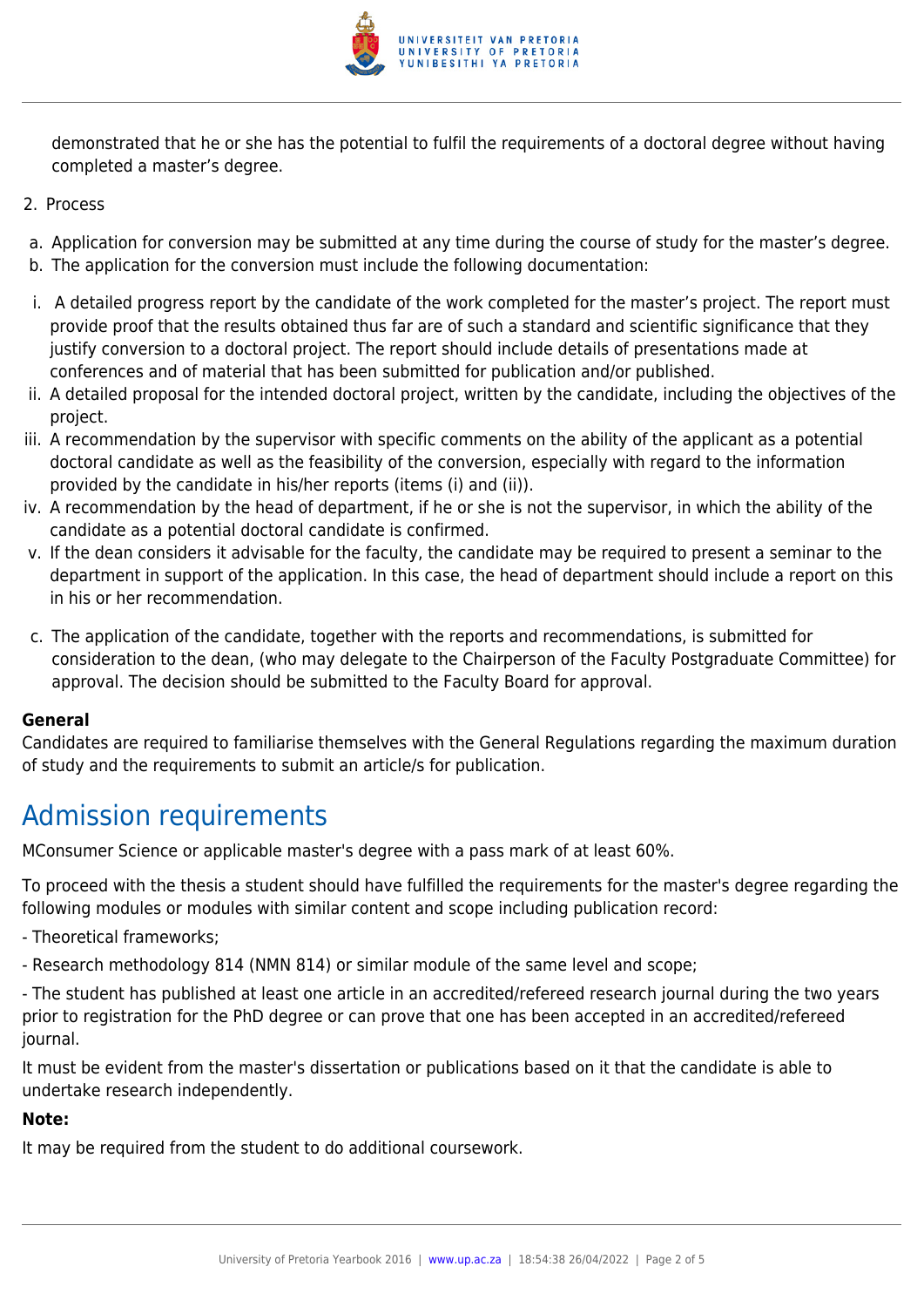

# Other programme-specific information

It may be required from the student to do additional coursework.

## Examinations and pass requirements

- i. Consult the General Regulations that apply to the calculation of marks.
- ii. In order to obtain the PhD degree the candidate must:
- pass the examinations and the prescribed modules, as determined in the study programme;
- pass the thesis; and
- pass the final examination on the thesis and general subject knowledge.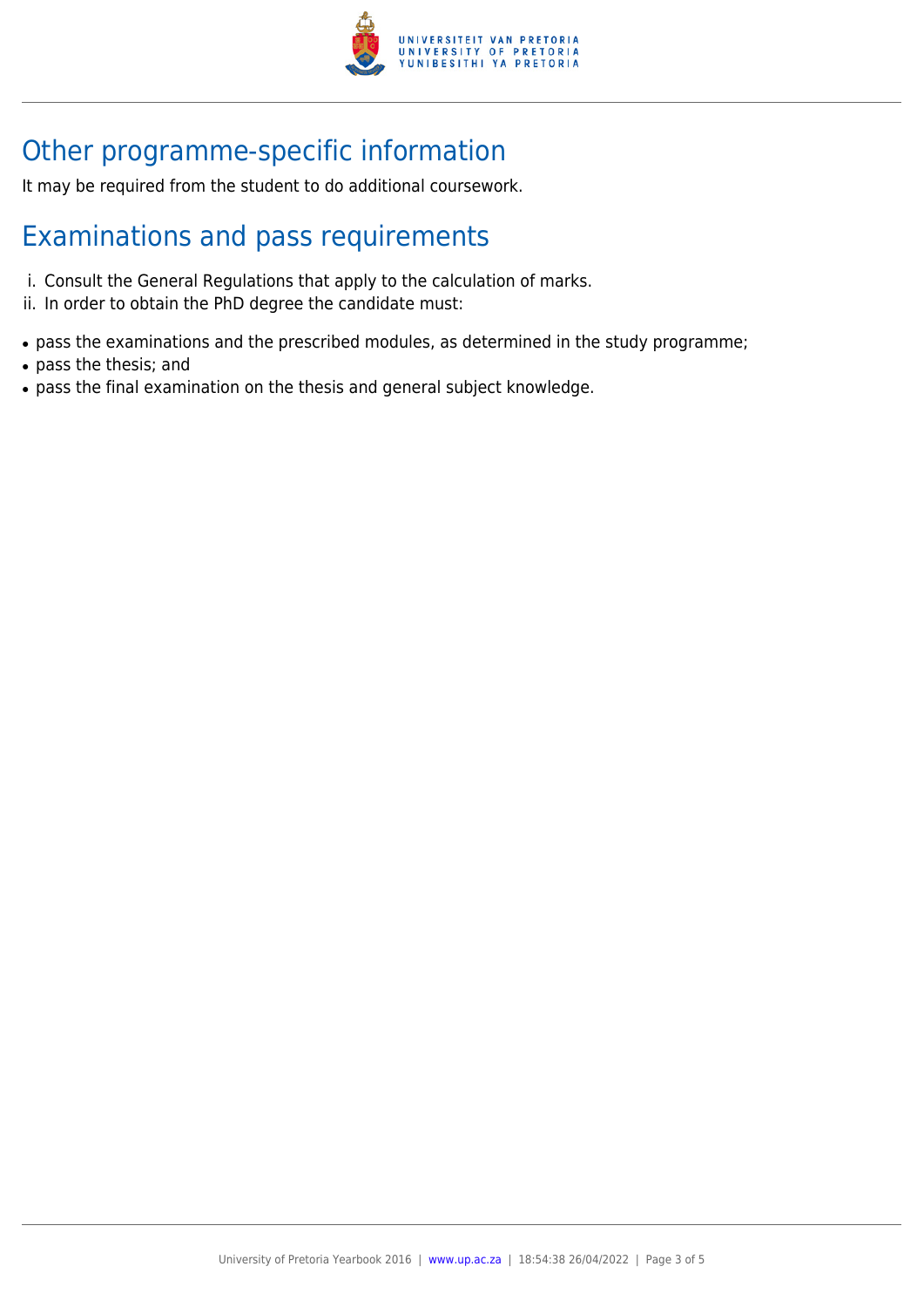

# Curriculum: Year 1

**Minimum credits: 360**

### **Core modules**

### **Thesis: Consumer Science 990 (VBR 990)**

| <b>Module credits</b>         | 360.00                  |
|-------------------------------|-------------------------|
| <b>Prerequisites</b>          | No prerequisites.       |
| <b>Language of tuition</b>    | Both Afr and Eng        |
| <b>Academic organisation</b>  | <b>Consumer Science</b> |
| <b>Period of presentation</b> | Year                    |